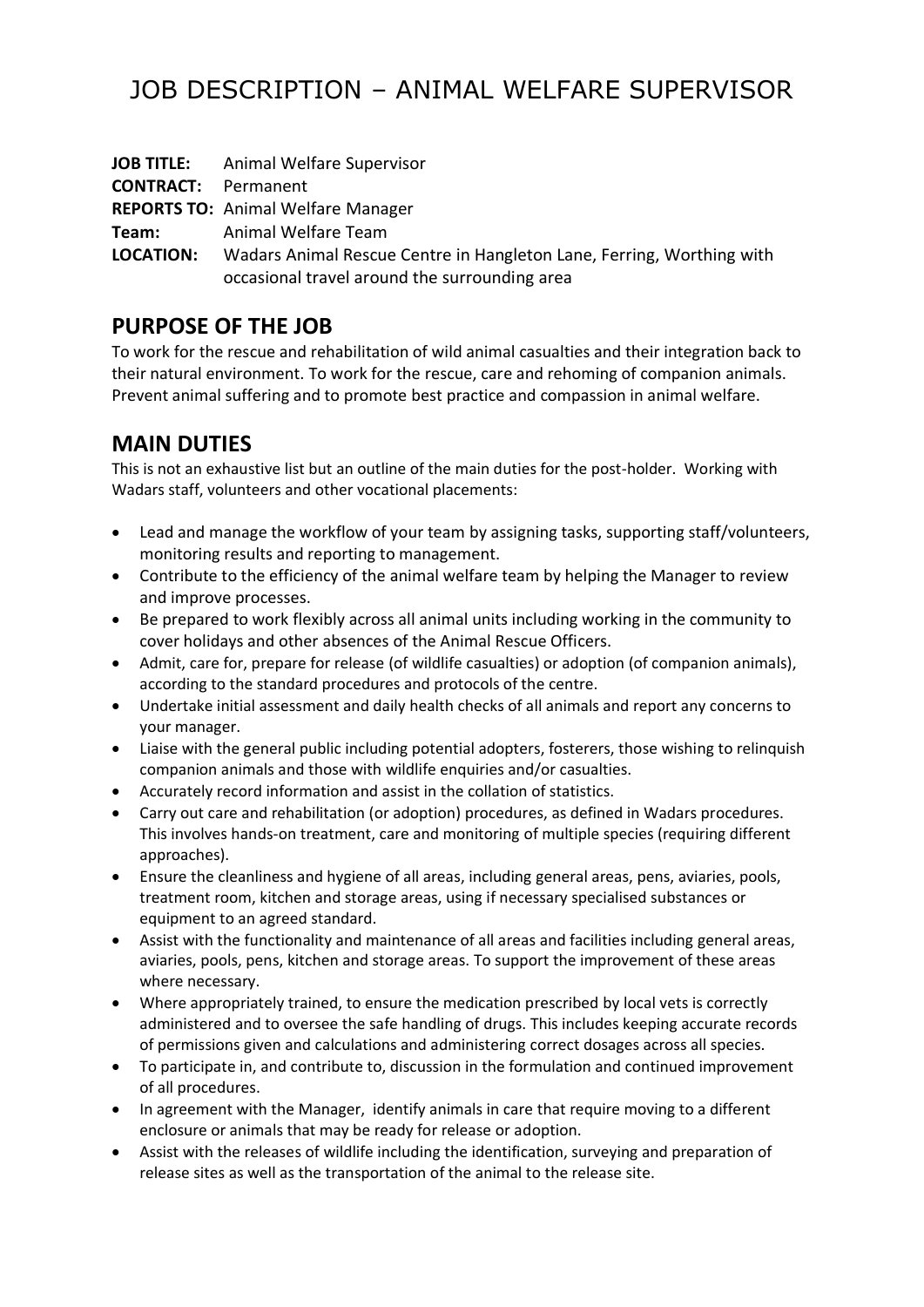# JOB DESCRIPTION – ANIMAL WELFARE SUPERVISOR

- Be prepared to train, induct and supervise vocational experience students and volunteers.
- Represent the animal welfare units at team meetings where required.
- Assist the Manager by carrying out risk assessments and safety audits and other health and safety duties as directed. Point out safety issues identified.
- Contribute towards centre fundraising activities and delivery of educational talks.
- Other duties as directed by the Manager.
- Work collaboratively with your manager and Volunteer Coordinator to identify volunteering opportunities within the animal welfare units.
- Liaise with other members of Wadars staff as appropriate

### **Wadars staff are expected to**

- Be aware of the philosophy of Wadars and behave as a fit representative
- Maintain good public relations and help to maintain a high profile for Wadars raising the public awareness of the importance of volunteers and donations to the continuance of the work of Wadars
- Maintain regular and effective liaison with other members of the Animal Welfare Team and other staff and volunteers to ensure good working relationships
- Meet agreed objectives, undertake an annual performance review and undertake training as required
- Be flexible and willing to take on special projects or other reasonable duties as requested by your manager
- While at work all staff are required to take care of their own health and safety and that of others who may be affected by their acts and omissions
- To be aware of and comply with the requirements stated within the Charity Staff Handbook and other policies and operational procedures as issued from time to time

## **Additional information**

- Working at weekends and bank holidays will be a regular requirement of this role as animals must be cared for 365 days a year
- From time to time the post holder may be required to drive a Wadars animal ambulance
- The post holder needs to be aware that the role is physically challenging and emotionally demanding

#### **Variations**

This job description is a statement of the job content agreed in March 2022. It should not be seen as precluding future changes. This job description will be reviewed annually during the Appraisal process, to take into account the need for change in the services, role and activity.